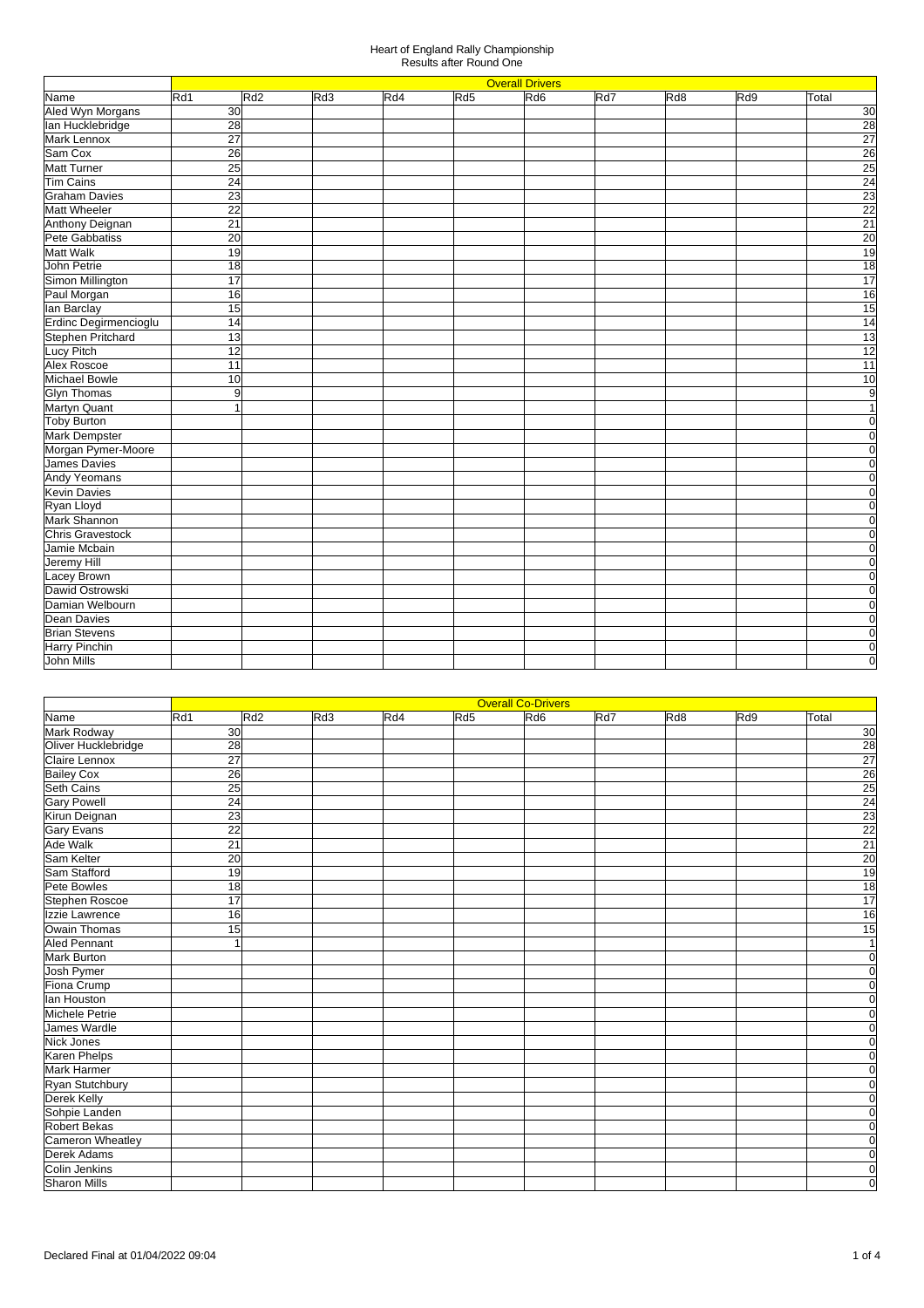|                    |                 |     |     |     |     | <b>Class A Drivers</b> |     |                  |     |                 |
|--------------------|-----------------|-----|-----|-----|-----|------------------------|-----|------------------|-----|-----------------|
| Name               | Rd1             | Rd2 | Rd3 | Rd4 | Rd5 | Rd <sub>6</sub>        | Rd7 | R <sub>d</sub> 8 | Rd9 | Total           |
| <b>Matt Walk</b>   | 10 <sup>1</sup> |     |     |     |     |                        |     |                  |     | 10 <sup>1</sup> |
| Stephen Pritchard  |                 |     |     |     |     |                        |     |                  |     | 9               |
| Lucy Pitch         |                 |     |     |     |     |                        |     |                  |     | 8               |
| Alex Roscoe        |                 |     |     |     |     |                        |     |                  |     |                 |
| Glyn Thomas        |                 |     |     |     |     |                        |     |                  |     | 6               |
| Martyn Quant       |                 |     |     |     |     |                        |     |                  |     |                 |
| <b>Toby Burton</b> |                 |     |     |     |     |                        |     |                  |     |                 |
| Dawid Ostrowski    |                 |     |     |     |     |                        |     |                  |     | 0               |
| John Mills         |                 |     |     |     |     |                        |     |                  |     | 0               |

|                    |                 |     |     |     |     | <b>Class A Co-Drivers</b> |     |     |     |       |
|--------------------|-----------------|-----|-----|-----|-----|---------------------------|-----|-----|-----|-------|
| Name               | Rd1             | Rd2 | Rd3 | Rd4 | Rd5 | Rd <sub>6</sub>           | Rd7 | Rd8 | Rd9 | Total |
| Ade Walk           | 10 <sup>1</sup> |     |     |     |     |                           |     |     |     | 10    |
| Pete Bowles        |                 |     |     |     |     |                           |     |     |     | 9     |
| Stephen Roscoe     |                 |     |     |     |     |                           |     |     |     | 81    |
| Owain Thomas       |                 |     |     |     |     |                           |     |     |     |       |
| Aled Pennant       |                 |     |     |     |     |                           |     |     |     |       |
| <b>Mark Burton</b> |                 |     |     |     |     |                           |     |     |     |       |
| Robert Bekas       |                 |     |     |     |     |                           |     |     |     |       |
| Sharon Mills       |                 |     |     |     |     |                           |     |     |     | 01    |

|                         |     |     |     |     |     | <b>Class B Drivers</b> |     |                  |                 |                |
|-------------------------|-----|-----|-----|-----|-----|------------------------|-----|------------------|-----------------|----------------|
| Name                    | Rd1 | Rd2 | Rd3 | Rd4 | Rd5 | Rd <sub>6</sub>        | Rd7 | R <sub>d</sub> 8 | R <sub>d9</sub> | Total          |
| <b>Matt Wheeler</b>     | 10  |     |     |     |     |                        |     |                  |                 | 10             |
| John Petrie             |     |     |     |     |     |                        |     |                  |                 | 9              |
| Morgan Pymer-Moore      |     |     |     |     |     |                        |     |                  |                 | 0              |
| Ryan Lloyd              |     |     |     |     |     |                        |     |                  |                 | $\Omega$       |
| <b>Mark Shannon</b>     |     |     |     |     |     |                        |     |                  |                 | 0              |
| <b>Chris Gravestock</b> |     |     |     |     |     |                        |     |                  |                 | 0              |
| Jeremy Hill             |     |     |     |     |     |                        |     |                  |                 | 0              |
| Lacey Brown             |     |     |     |     |     |                        |     |                  |                 | 0              |
| Harry Pinchin           |     |     |     |     |     |                        |     |                  |                 | $\overline{0}$ |

|                |     |     |     |     |                 | <b>Class B Co-Drivers</b> |     |                  |                  |             |
|----------------|-----|-----|-----|-----|-----------------|---------------------------|-----|------------------|------------------|-------------|
| Name           | Rd1 | Rd2 | Rd3 | Rd4 | Rd <sub>5</sub> | Rd <sub>6</sub>           | Rd7 | R <sub>d</sub> 8 | R <sub>d</sub> 9 | Total       |
| Josh Pymer     |     |     |     |     |                 |                           |     |                  |                  | 0           |
| Michele Petrie |     |     |     |     |                 |                           |     |                  |                  |             |
| James Wardle   |     |     |     |     |                 |                           |     |                  |                  | 01          |
| Nick Jones     |     |     |     |     |                 |                           |     |                  |                  | 0           |
| Mark Harmer    |     |     |     |     |                 |                           |     |                  |                  |             |
| Derek Kelly    |     |     |     |     |                 |                           |     |                  |                  | 0           |
| Sophie Landen  |     |     |     |     |                 |                           |     |                  |                  | 0           |
| Colin Jenkins  |     |     |     |     |                 |                           |     |                  |                  | $\mathbf 0$ |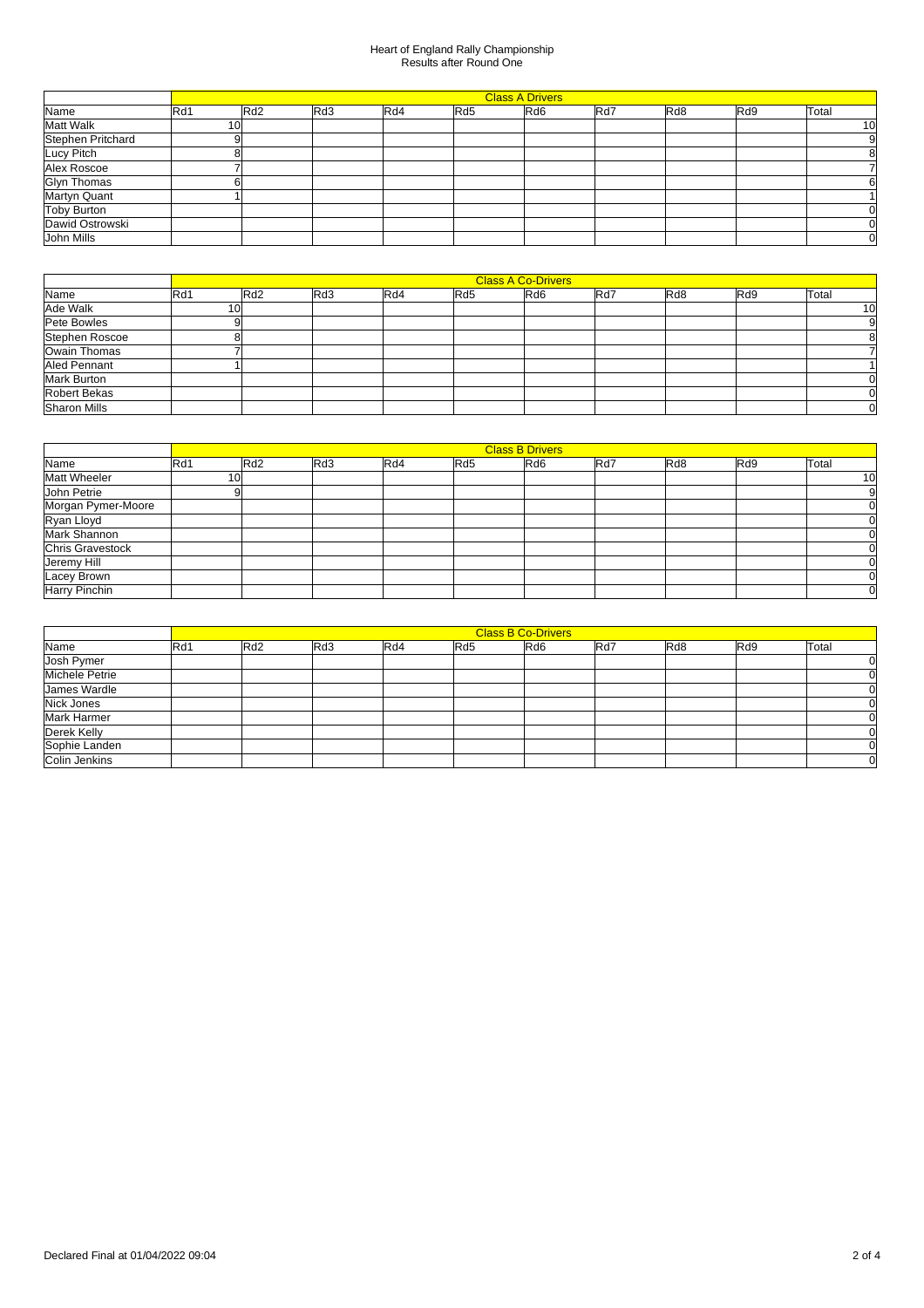|                       |                 |     |     |     |     | <b>Class C Drivers</b> |     |     |     |              |
|-----------------------|-----------------|-----|-----|-----|-----|------------------------|-----|-----|-----|--------------|
| Name                  | Rd1             | Rd2 | Rd3 | Rd4 | Rd5 | Rd <sub>6</sub>        | Rd7 | Rd8 | Rd9 | Total        |
| Mark Lennox           | 10 <sup>1</sup> |     |     |     |     |                        |     |     |     | 10           |
| Sam Cox               |                 |     |     |     |     |                        |     |     |     | 9            |
| <b>Matt Turner</b>    |                 |     |     |     |     |                        |     |     |     | 8            |
| <b>Tim Cains</b>      |                 |     |     |     |     |                        |     |     |     |              |
| Anthony Deignan       |                 |     |     |     |     |                        |     |     |     |              |
| Simon Millington      |                 |     |     |     |     |                        |     |     |     |              |
| Paul Morgan           |                 |     |     |     |     |                        |     |     |     |              |
| lan Barclay           |                 |     |     |     |     |                        |     |     |     |              |
| Erdinc Degirmencioglu |                 |     |     |     |     |                        |     |     |     |              |
| <b>Mark Dempster</b>  |                 |     |     |     |     |                        |     |     |     | <sup>0</sup> |
| <b>James Davies</b>   |                 |     |     |     |     |                        |     |     |     | $\Omega$     |
| <b>Kevin Davies</b>   |                 |     |     |     |     |                        |     |     |     |              |
| Jamie Mcbain          |                 |     |     |     |     |                        |     |     |     | 01           |
| Damian Welbourn       |                 |     |     |     |     |                        |     |     |     | <sup>0</sup> |
| Dean Davies           |                 |     |     |     |     |                        |     |     |     | <sup>0</sup> |
| <b>Brian Stevens</b>  |                 |     |     |     |     |                        |     |     |     | 0            |

|                     |     |     |     |     |                 | <b>Class C Co-Drivers</b> |     |     |     |                |
|---------------------|-----|-----|-----|-----|-----------------|---------------------------|-----|-----|-----|----------------|
| Name                | Rd1 | Rd2 | Rd3 | Rd4 | Rd <sub>5</sub> | Rd6                       | Rd7 | Rd8 | Rd9 | Total          |
| Claire Lennox       | 10  |     |     |     |                 |                           |     |     |     | 10             |
| <b>Bailey Cox</b>   |     |     |     |     |                 |                           |     |     |     | 9              |
| Seth Cains          |     |     |     |     |                 |                           |     |     |     | 8              |
| Kirun Deignan       |     |     |     |     |                 |                           |     |     |     |                |
| Sam Kelter          |     |     |     |     |                 |                           |     |     |     | 6              |
| <b>Sam Stafford</b> |     |     |     |     |                 |                           |     |     |     |                |
| Owain Thomas        |     |     |     |     |                 |                           |     |     |     | 0              |
| Fiona Crump         |     |     |     |     |                 |                           |     |     |     | 0              |
| Ryan Stutchbury     |     |     |     |     |                 |                           |     |     |     | $\Omega$       |
| Cameron Wheatley    |     |     |     |     |                 |                           |     |     |     | 0              |
| Derek Adams         |     |     |     |     |                 |                           |     |     |     | $\overline{0}$ |

|                      |     |                 |     |     |     | <b>Class D Drivers</b> |      |                  |     |           |
|----------------------|-----|-----------------|-----|-----|-----|------------------------|------|------------------|-----|-----------|
| Name                 | Rd1 | Rd <sub>2</sub> | Rd3 | Rd4 | Rd5 | Rd6                    | IRd7 | R <sub>d</sub> 8 | Rd9 | Total     |
| Aled Morgans         | 10  |                 |     |     |     |                        |      |                  |     | <b>10</b> |
| lan Hucklebridge     |     |                 |     |     |     |                        |      |                  |     |           |
| <b>Graham Davies</b> |     |                 |     |     |     |                        |      |                  |     |           |
| <b>Michael Bowle</b> |     |                 |     |     |     |                        |      |                  |     |           |

|                     |      |     |     |     |     | <b>Class D Co-Drivers</b> |      |     |     |       |
|---------------------|------|-----|-----|-----|-----|---------------------------|------|-----|-----|-------|
| Name                | 'Rd1 | Rd2 | Rd3 | Rd4 | Rd5 | Rd6                       | IRd7 | Rd8 | Rd9 | Total |
| Mark Rodway         | 10   |     |     |     |     |                           |      |     |     | 10    |
| Oliver Hucklebridge |      |     |     |     |     |                           |      |     |     |       |
| <b>Gary Powell</b>  |      |     |     |     |     |                           |      |     |     |       |
| Izzie Lawrence      |      |     |     |     |     |                           |      |     |     |       |